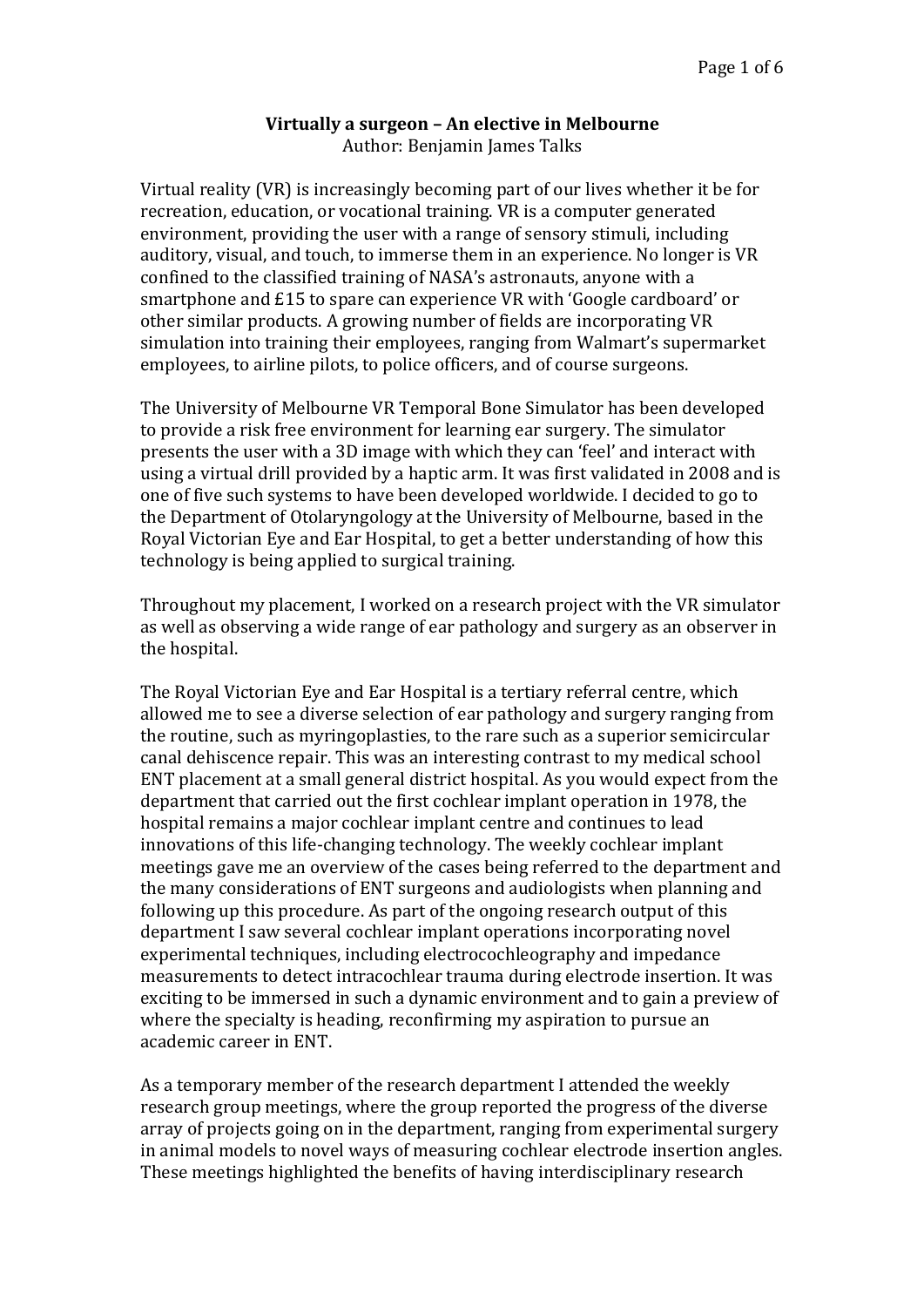teams, as researchers from assorted backgrounds (including engineering, medicine, biology, and computer science) worked together to solve problems. I also represented the department at "Melbourne Knowledge Week", demonstrating the simulator to the estimated 2000 attendees of the "AI and robotics showcase". This was an enjoyable introduction to the public engagement element of research that is an important component of an academic career. 

My research project investigated the effect of patient-specific VR preoperative rehearsal on cortical mastoidectomy performance. Rehearsal is common in many spheres of society, including music, sport, and aviation. Like surgery, these areas depend on manual dexterity and skill for optimal performance. The study involved recruiting 40 University students and training them to complete a cortical mastoidectomy on the University of Melbourne VR simulator over two consecutive days, before asking them to perform the procedure on two 3D printed bones (figure 1). These 3D printed bones were built using micro-CT scans, with segmented internal structures, from the VR simulator. I was involved in preparing the models for printing and manufacturing them for the study, which taught me much about 3D printing techniques. Through carrying out this randomised controlled trial, I further learnt a lot about designing a study, applying for ethics, recruiting study participants, and data analysis. Additionally, this project gave me the opportunity to learn the stages of a cortical mastoidectomy and practice them extensively on the VR simulator and 3D printed bones. This not only gave me an insight into the experience of operating, but will undoubtedly be helpful if I succeed in my aspiration to enter ENT training. As background for the project I gained familiarity with current surgical training techniques, reading surgical temporal bone dissection manuals, attending a temporal bone dissection course, and watching operations in theatre. Whilst the project itself gave me experience working with the emerging surgical training modalities provided by VR and 3D printed bones. These activities have greatly improved my understanding of what surgical training currently involves and filled me with ideas about how it might be modernised to incorporate emerging technologies.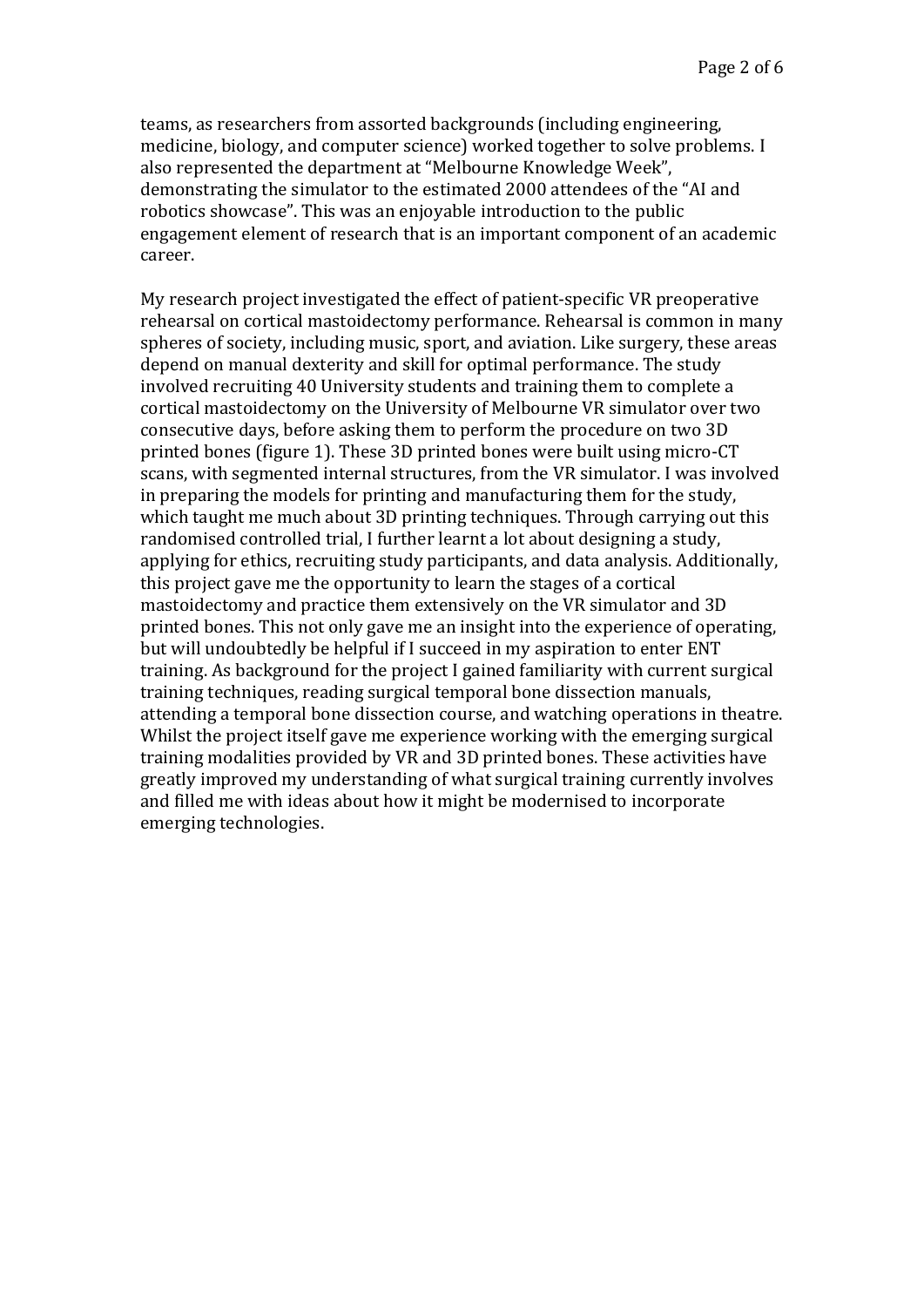

*Figure 1: The author working on his surgical skills on the University of Melbourne* Virtual Reality Temporal Bone Simulator on the left and on a 3D printed temporal bone on the right.

The study participants were split evenly into a rehearsal and control group; the rehearsal group received 3D printed bones they had already practiced on in VR the same day, whereas the control group received two previously unseen 3D printed bones (figure 2). The bones were graded using the recently developed Melbourne Mastoidectomy Score, that I was involved in creating. The standardised grading of temporal bone dissections was an informative process, emphasising the technical features of a high quality dissection, and further demonstrating a system for competency based training. With validated objective performance scores also comes the possibility of automating surgical performance metrics. Automated feedback would free trainees from the time restrictions of the apprenticeship model of surgical training, where trainees are supervised by an expert surgeon, allowing surgical training to become more flexible and self-directed than ever before.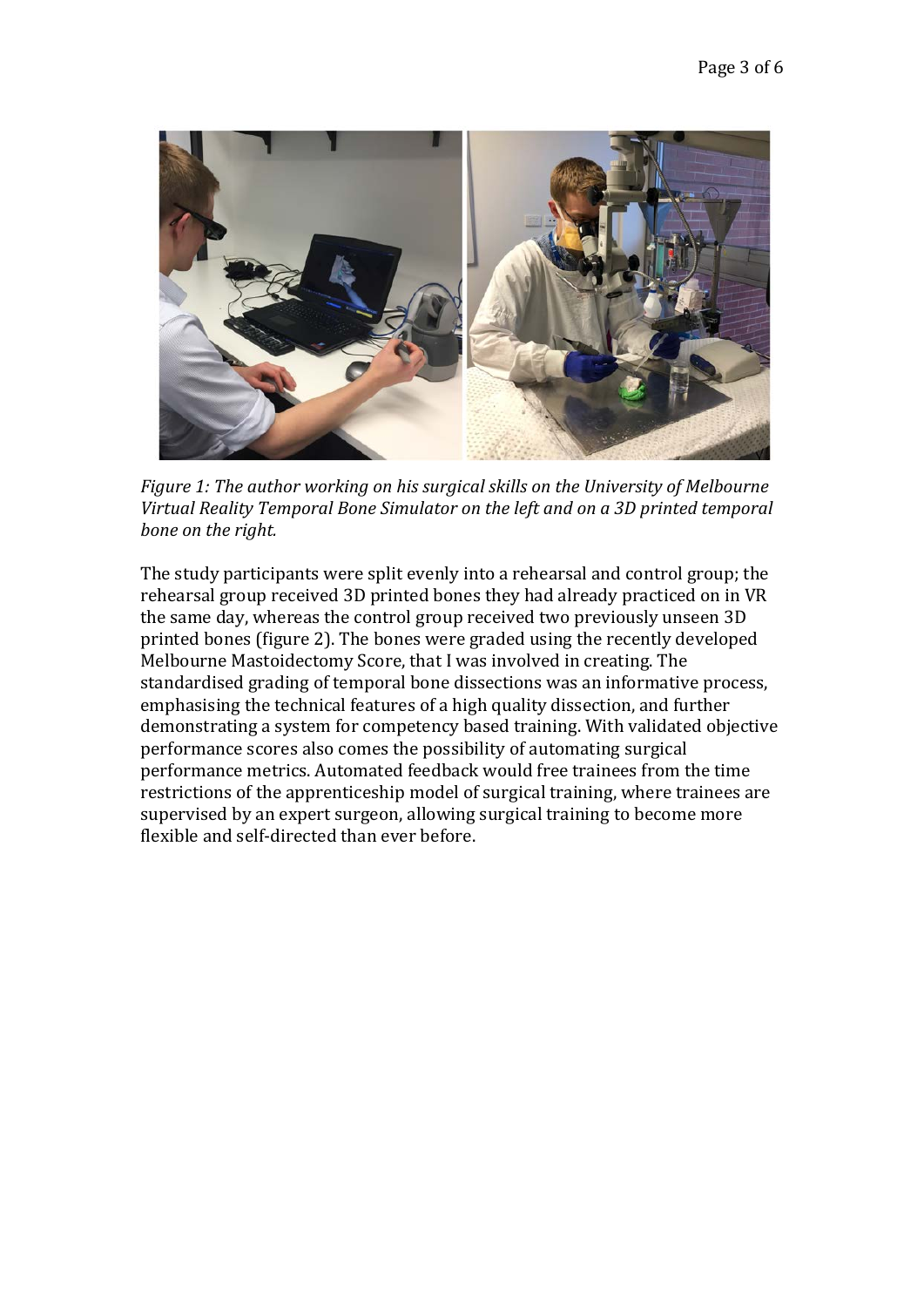

*Figure 2.* A cortical mastoidectomy completed on the same bone in virtual reality *on the left and on a 3D printed bone on the right.* 

After spending this time working on novel forms of surgical simulation (VR and 3D printed bones) it's hard to not be excited by their potential to revolutionise surgical training into a high volume, low risk curriculum. Malcom Gladwell popularised the 10,000 hour rule in his book "Outliers", it describes the length of time engaged in practice required to become a world expert in a field. These new training modalities offer surgeons the potential to achieve the idealised 10,000 hours of operating experience, despite shortening working hours and limited cadaveric bone availability. Would you rather your surgeon had performed a single cortical mastoidectomy on a cadaveric bone or 1000 on a VR simulator? Surgical training is already shifting to a competency rather than time based system; new technology combined with objective, validated scoring systems could expand this practice much further. Could future surgical portfolios become like that of artists (figure 3), showcasing their finest work?

In addition to giving me optimism for the future of surgical training, this elective caused me to reflect on what the current limitations are to modernising training programmes. A frequent limitation of new technology is its real or perceived cost, highlighting the need for good quality evidence of its effectiveness to justify and optimise its incorporation into routine practice. Despite initial investment required to purchase a VR simulator or 3D printer, both these technologies potentially offer long term cost saving options. VR simulators allow trainees to have an unlimited environment to practicing their surgical skills in, whilst building a library of simulator models from CT-data of pathological temporal bones could help prepare trainees for rare conditions and diversify their training load. 3D printers also offer the possibility of high volume operative practice (figure 3), with the dual benefit of preserving the precious resource cadaveric temporal bones for more senior trainees who will gain the greatest benefit from this valuable resource. The use of cheap printing materials, such as PLA, can bring the cost per temporal bone model down to less than  $£1$ .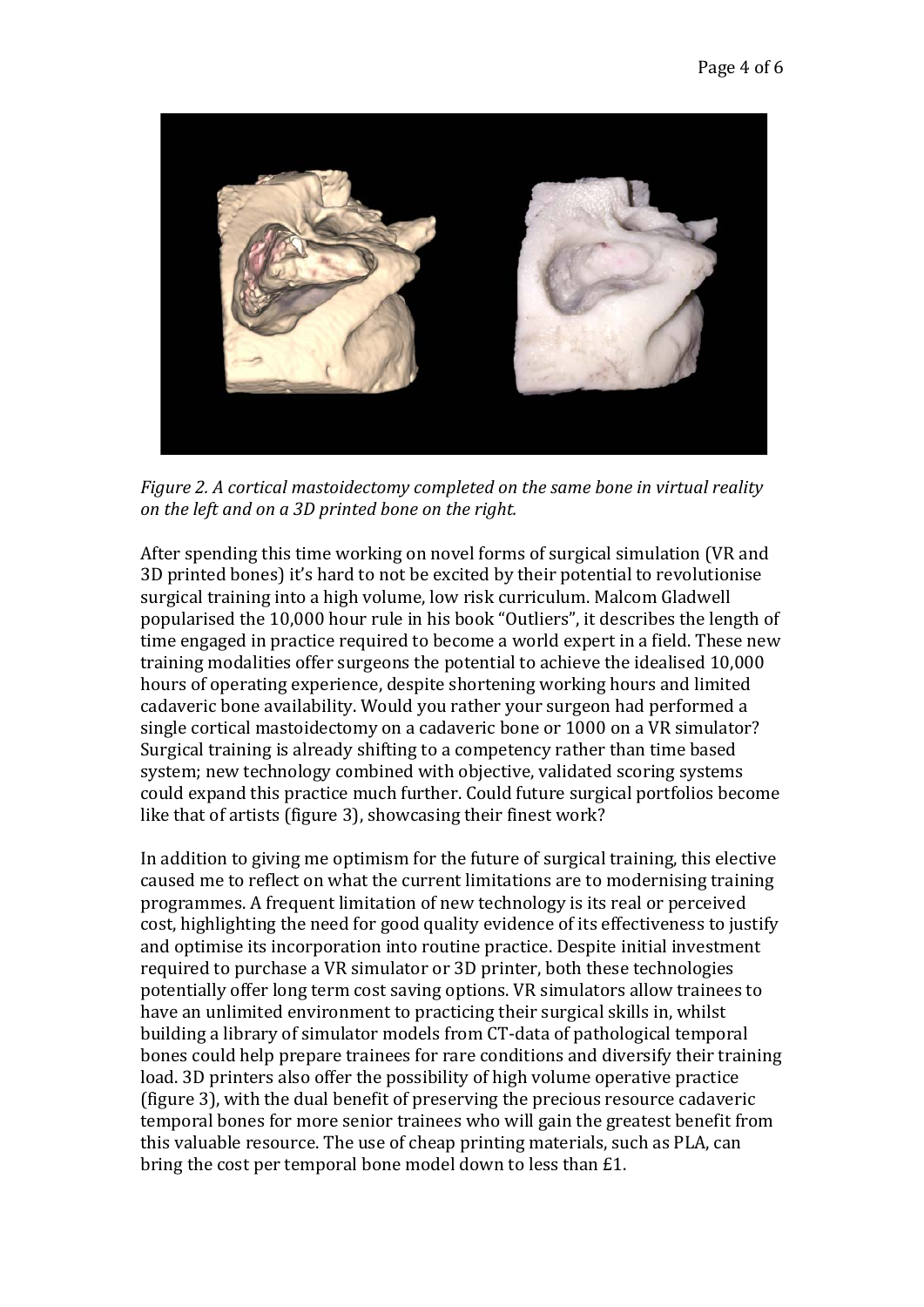

*Figure* 3. Could future surgical portfolios include examples of your work? A box full of drilled 3D printed temporal bone models: 80 cortical mastoidectomies for ~£50  $of$ *plastic.* 

Another undeniable benefit of my elective was the opportunity to travel around Australia; Victoria is a beautiful state perfect for the outdoor enthusiast. The weekends offered the opportunity to explore the towering sandstone of the prehistoric sea cliffs of Mount Arapiles and the Grampians National Parks (figure 4).



*Figure* 4. The author exploring the surrounding rock climbing of Victoria at the *weekend.*

In conclusion, my elective has given me the opportunity to visit a worldrenowned ENT department, gain a detailed knowledge of a common ENT procedure, familiarise myself with current and emerging surgical training